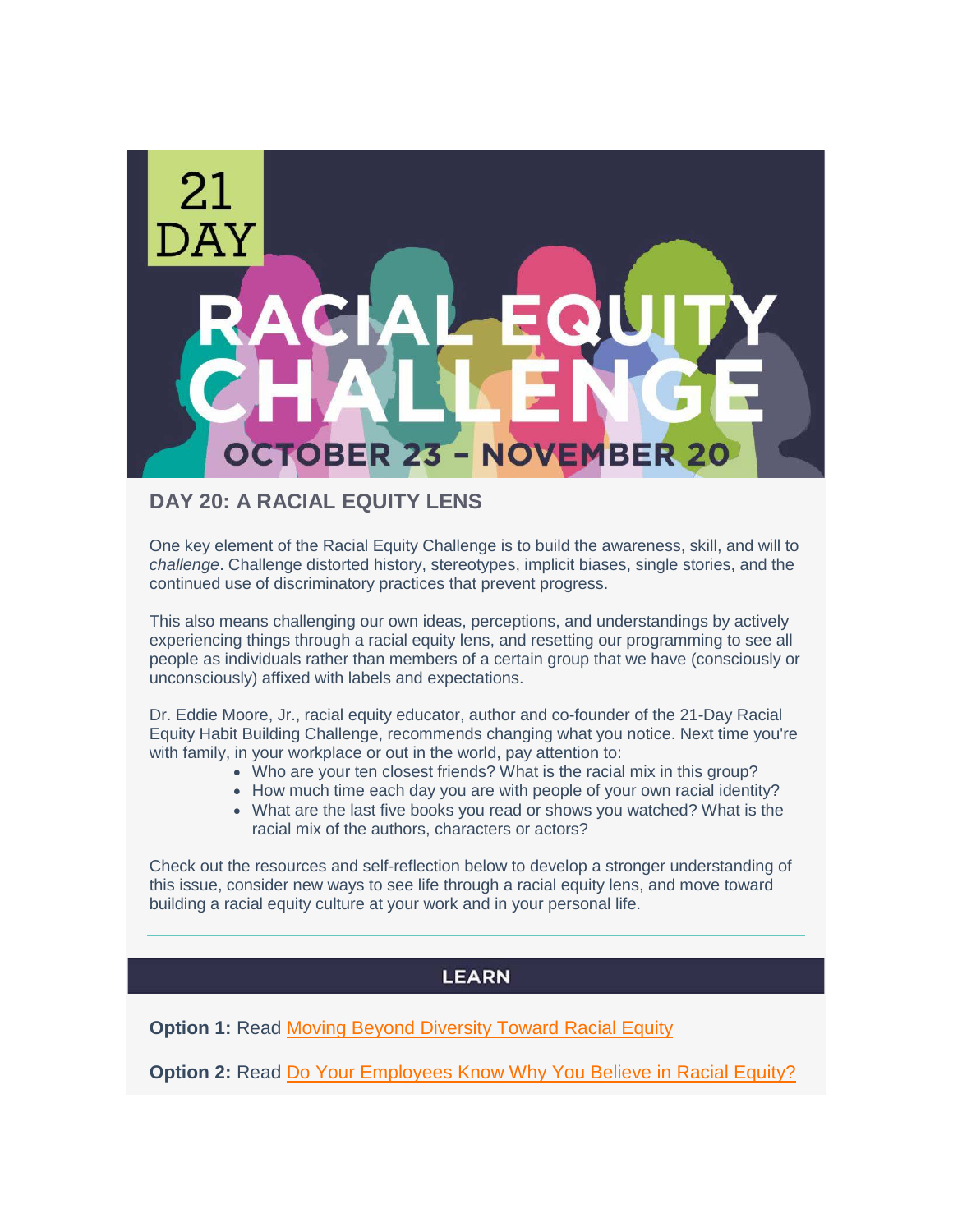*The 21-Day Racial Equity Challenge does not support nor endorse any advertisements associated with the above content.* 

## **REFLECT AND TAKE ACTION**

#### **Questions to Consider for Self-Reflection:**

- What stereotypes, perceptions or understandings do you hold that you would like to challenge?
- How can diverse communities and leaders be engaged from the outset so they have a real opportunity to shape racial equity solutions and strategies?

### **Local Ways to Get Involved:**

- [Sign up](http://r20.rs6.net/tn.jsp?f=0016VxoM5M0CSrnuKYkv-z7oOt0Np8dDzMn_20kMSeq5LhtnoY8BNRth9K-BKjQTpR0vz5YiVDieAk7-MfxgonC-tiG2EtEaroArUp6WYXonUYZNvsHDgq1dBwBZM20jqXiD0VMH_dFkhRkDYBCnrC-jm8iEUnVDFtcTEv-757CJYXUPKYTxStB8NGRUTkeXMteJIf_GNRGhJ4=&c=f6C2FxI735DsHeFkN_FC5fkFC1LtQ5vAuq8VKs-9bafJdYS1AN-9WQ==&ch=7_tWxVF8Lol9Kr8XqVW7j4y_cnYjWg_3TVfpjJyfoU9KNMwbJxpBlg==) for the 21-Day Racial Equity Challenge Wrap-Up event on December 3 from 2-3:30 p.m. hosted by YWCA of Rochester & Monroe County, Racial Equity & Justice Initiative (REJI), Causewave Community Partners, Catholic Charities Community Services, Common Ground Health, Excellus BlueCross BlueShield, Rochester-Monroe Anti-Poverty Initiative (RMAPI), University of Rochester, and United Way of Greater Rochester
- Join the conversation at the M.K. Gandhi Institute Nonviolence News [Happy Hour](http://r20.rs6.net/tn.jsp?f=0016VxoM5M0CSrnuKYkv-z7oOt0Np8dDzMn_20kMSeq5LhtnoY8BNRth5YCnuyVXOsYAywxetsRe_HFpBdPtekVAiSKtsrYVC5_Ocd0_o0TI-F6s2m4nQtuPNWR-w9X8UEbU0nnChAs91xWbzPsJBCn0Ymwg7hXKkQu4BFQGS4Ee2jcJou-cz-p2y8dCwCJRKRQ_35n18BeXqSLphyWzNZ3vA==&c=f6C2FxI735DsHeFkN_FC5fkFC1LtQ5vAuq8VKs-9bafJdYS1AN-9WQ==&ch=7_tWxVF8Lol9Kr8XqVW7j4y_cnYjWg_3TVfpjJyfoU9KNMwbJxpBlg==)
- Register for the [University of Rochester Diversity Advisory Council](http://r20.rs6.net/tn.jsp?f=0016VxoM5M0CSrnuKYkv-z7oOt0Np8dDzMn_20kMSeq5LhtnoY8BNRth5YCnuyVXOsYimdI-ri9utBeB0utcVBqr1L8dtD99oedHpk26tFNXV5yLEwqIlRc7-yepu_v72P8teQzYKIVGkszfKM3de2FrkVagu2x_zNzOAHFWXxa3lfKstac-13M_7gFHRztXZXMsbVpFWylepRsxqeasnBtY4ozv_S3hD5h2OZp3v4tPiC56HXwPEsbXnRTiePD9B5jK495fFltTAkiSsX-Af3BuHREGLDTgkfGFjrIS6h8xWwHZMsgdqCp4QBzPoOteMBV2YkftzysLIU=&c=f6C2FxI735DsHeFkN_FC5fkFC1LtQ5vAuq8VKs-9bafJdYS1AN-9WQ==&ch=7_tWxVF8Lol9Kr8XqVW7j4y_cnYjWg_3TVfpjJyfoU9KNMwbJxpBlg==) and the [Office of Equity and Inclusion's](http://r20.rs6.net/tn.jsp?f=0016VxoM5M0CSrnuKYkv-z7oOt0Np8dDzMn_20kMSeq5LhtnoY8BNRth5YCnuyVXOsYimdI-ri9utBeB0utcVBqr1L8dtD99oedHpk26tFNXV5yLEwqIlRc7-yepu_v72P8teQzYKIVGkszfKM3de2FrkVagu2x_zNzOAHFWXxa3lfKstac-13M_7gFHRztXZXMsbVpFWylepRsxqeasnBtY4ozv_S3hD5h2OZp3v4tPiC56HXwPEsbXnRTiePD9B5jK495fFltTAkiSsX-Af3BuHREGLDTgkfGFjrIS6h8xWwHZMsgdqCp4QBzPoOteMBV2YkftzysLIU=&c=f6C2FxI735DsHeFkN_FC5fkFC1LtQ5vAuq8VKs-9bafJdYS1AN-9WQ==&ch=7_tWxVF8Lol9Kr8XqVW7j4y_cnYjWg_3TVfpjJyfoU9KNMwbJxpBlg==) virtual event featuring award-winning educational leader, best-selling author, and expert on the psychology of racism, Dr. Beverly Daniel Tatum, on November 30 from 7-8 p.m.

### **Share What You Learned:**

Use the images below to share that you learned about race and equity today, and be sure to include #ROCequity.